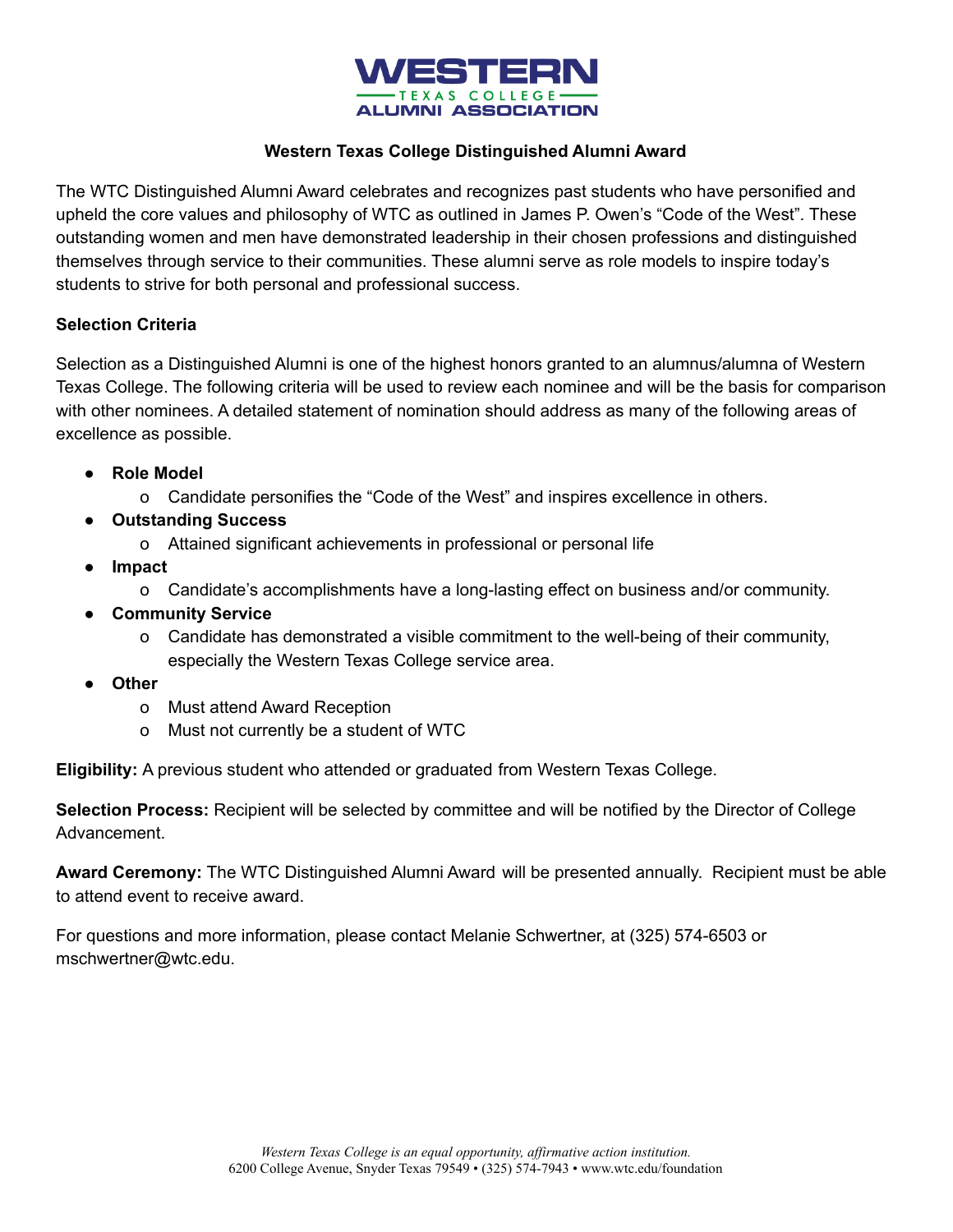

## **Western Texas College Distinguished Alumni Award Nomination Form**

You may submit as many nominations as you would like, but each nomination must have his/her own form completed.

**Nomination Process:** The nominator should submit the following:

- Completed nomination form (required)
- One or more letters of support from someone other than the nominator (required)
- Any additional information you think would be helpful to the Selection Committee (optional)

Recipient will be selected by committee and will be notified by the Director of College Advancement. Nominations for those candidates not selected may be retained for future consideration for up to five years.

## **Nominee Information**

| Name:                                                                                                                                                                                                                          | Class year: Class year: |
|--------------------------------------------------------------------------------------------------------------------------------------------------------------------------------------------------------------------------------|-------------------------|
| Major (if known): ____________________                                                                                                                                                                                         |                         |
| Contact address:                                                                                                                                                                                                               |                         |
| Contact phone: the contract phone of the contract phone of the contract of the contract of the contract of the contract of the contract of the contract of the contract of the contract of the contract of the contract of the | Email:                  |

Please tell us about the nominee in the following categories. Please use additional paper if needed. The attachment of relevant supporting documents (e.g. awards, resume, press clippings, etc.) is encouraged.

**Role Model:** Nominee personifies the "Code of the West" and inspires excellence in others. For "Code of the West" please visit [wtc.edu/Code Of The West.](http://www.wtc.edu/uploads/doc/CodeOfTheWest.pdf))

**Outstanding Success:** How has the nominee attained significant achievements in professional or personal life?

**Impact:** Demonstrate how the nominee's accomplishments have had a long-lasting effect on his/her business and/or community.